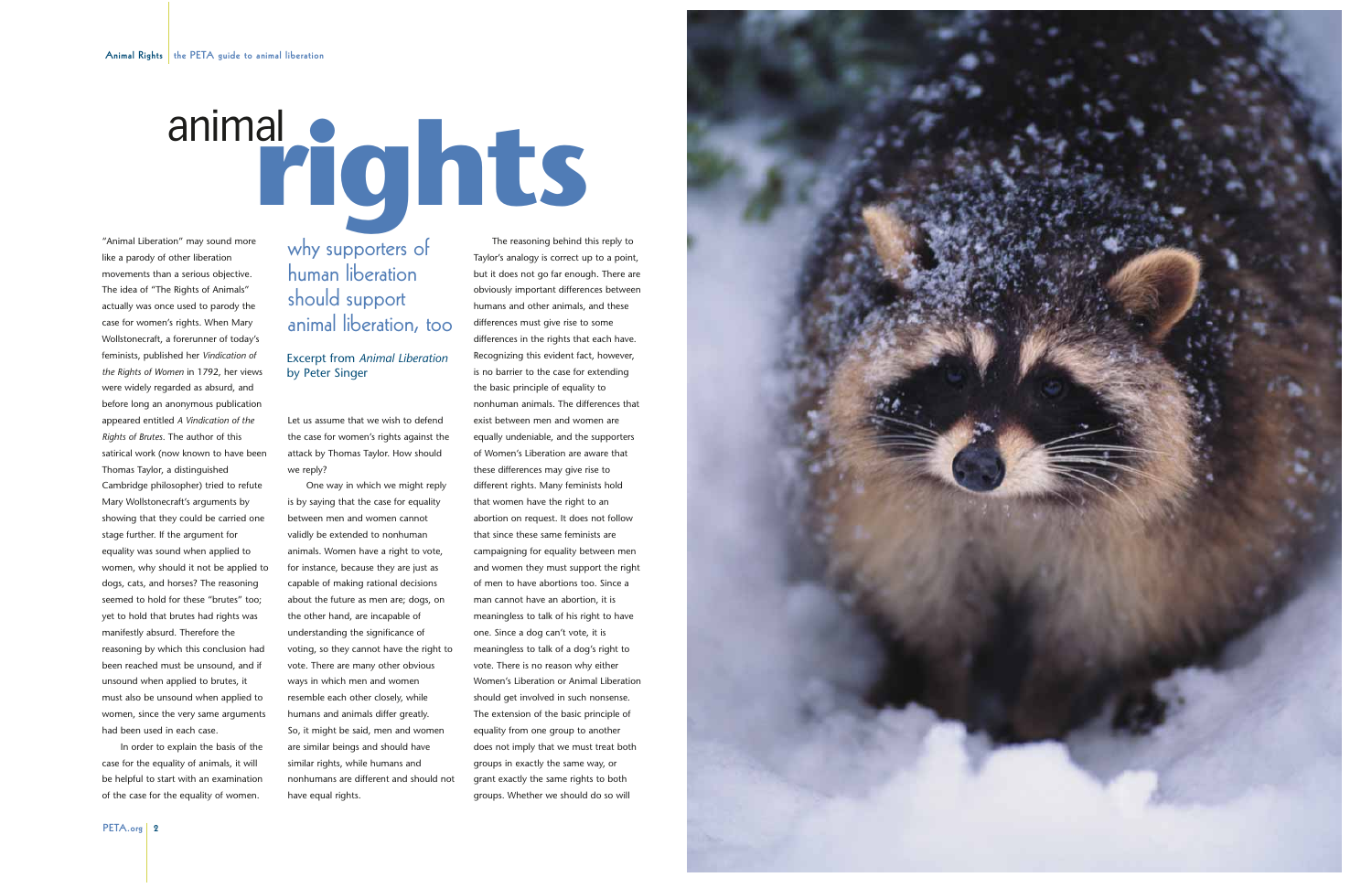depend on the nature of members of the two groups. The basic principle of equality does not require equal or identical *treatment*; it requires equal consideration. Equal consideration for different beings may lead to different treatment and different rights.

So there is a different way of replying to Taylor's attempt to parody the case for women's rights, a way that does not deny the obvious differences between human beings and nonhuman but goes more deeply into the question of equality and concludes by finding nothing absurd in the idea that the basic principle of equality applies to socalled brutes. At this point such a conclusion may appear odd; but if we examine more deeply the basis on which our opposition to discrimination on grounds of race or sex ultimately rests, we will see that we would be on shaky ground if we were to demand equality for blacks, women, and other groups of oppressed humans while denying equal consideration to nonhumans. To make this clear we need to see, first, exactly why racism and sexism are wrong. When we say that all human beings, whatever their race, creed, or sex, are equal, what is it that we are asserting? Those who wish to defend hierarchical, inegalitarian societies have often pointed out that by whatever test we choose it simply is not true that all humans are equal. Like it or not we must face the fact that humans come in different shapes and sizes; they come with different moral

capacities, different intellectual abilities, different amounts of benevolent feeling and sensitivity to the needs of others, different abilities to communicate effectively, and different capacities to experience pleasure and pain. In short, if the demand for equality were based on the actual equality of all human beings, we would have to stop demanding equality.

Still, one might cling to the view that the demand for equality among human beings is based on the actual equality of the different races and sexes. Although it may be said, humans differ as individuals, there are no differences between the races and sexes as such. From the mere fact that a person is black or a woman we cannot infer anything about that person's intellectual or moral capacities. This, it may be said, is why racism and sexism

# "Our task must be to ... [widen] our circle of compassion to embrace all living creatures and the whole of nature in its beauty." Albert Einstein

are wrong. The white racist claims that whites are superior to blacks, but this is false; although there are differences among individuals, some blacks are superior to some whites in all of the capacities and abilities that could conceivably be relevant. The opponent of sexism would say the same: a person's sex is no guide to his or her abilities, and this is why it is unjustifiable to discriminate on the basis of sex.

The existence of individual variations that cut across the lines of race or sex, however, provides us with no defense at all against a more sophisticated opponent of equality, one who proposes that, say, the interests of all those with IQ scores below 100 be given less consideration than the interests of those with ratings over 100. Perhaps those scoring below the mark

- In the U.S., 3 million animals are killed per hour for food.
- Factory-farmed animals can do almost nothing that is natural to them they are never able to feel the grass beneath their feet or the sun on their faces.

 Almost all of the pork, bacon, and ham consumed in the U.S. comes from 100 million pigs who live in stacked crates or barren cement stalls.

 Chickens have their beaks sliced off with a hot blade, pigs have their tails chopped off and their teeth pulled with pliers, and bulls and pigs are castrated—all without anesthetics. Animals are fed a steady diet of hormones and antibiotics so that they grow too quickly: Their hearts and

limbs often cannot keep up, causing lameness and heart attacks. • At the slaughterhouse, animals are

- hung upside-down and bled to death, sometimes while fully conscious.
- The American Dietetic Association, based on a review of all the scientific evidence, says that vegetarians have lower rates of heart disease, cancer, diabetes, and various other ailments. Vegetarians are also about 1/10th as likely to be obese as meat-eaters.



# about

For more information, video documentation, or vegetarian recipes or to order a free DVD, please visit **GoVeg.com**. **<sup>5</sup> PETA.org**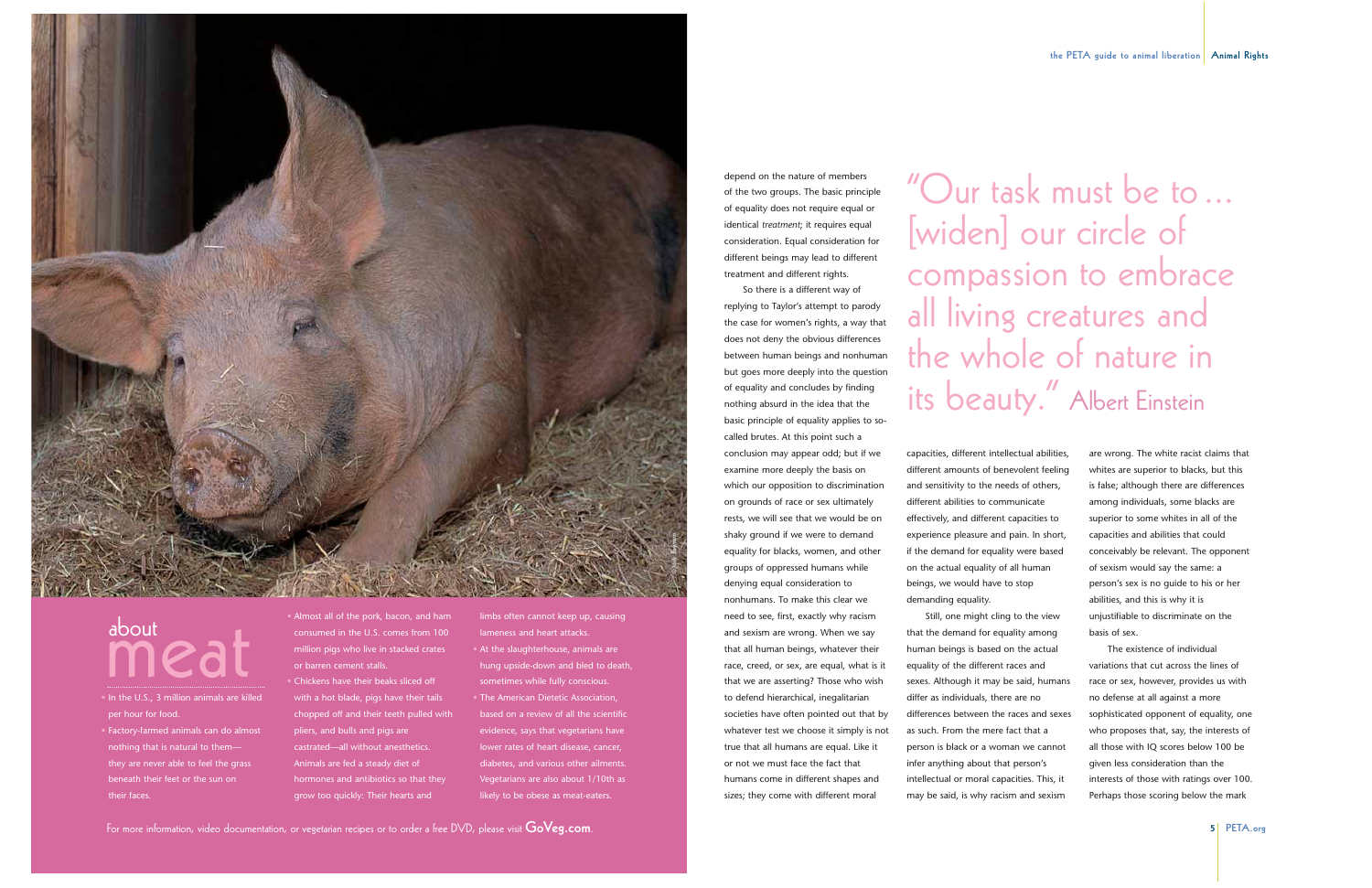did after all prove to have some genetic connection with race, racism would in some way be defensible.

Fortunately there is no need to pin the case for equality to one particular outcome of a scientific investigation. The appropriate response to those who claim to have found evidence of genetically based differences in ability among the races or between the sexes is not to stick to the belief that the genetic explanation must be wrong, whatever evidence to the contrary may turn up; instead we should make it quite clear that the claim to equality does not depend on intelligence, moral capacity, physical strength, or similar

would, in this society, be made the slaves of those scoring higher. Would a hierarchical society of this sort really be so much better than one based on race or sex? I think not. But if we tie the moral principle of equality to the factual equality of the different races or sexes, taken as a whole, our opposition to racism and sexism does not provide us with any basis for objecting to this kind of inegalitarianism.

There is a second important reason why we ought not to base our opposition to racism and sexism on any kind of factual equality, even the limited kind that asserts that variations in capacities and abilities are spread

.. Chicago learned that since one of the essential steps to being able to slaughter human beings is to dehumanize them, ghettoization, starvation, filth, and brutality all helped to turn Jews into "subhumans." By

evenly among the different races and between the sexes: we can have no absolute guarantee that these capacities and abilities really are distributed evenly, without regard to race or sex, among human beings. So far as actual abilities are concerned there do seem to be certain measurable differences both among races and between sexes. These differences do not, of course, appear in every case, but only when averages are taken. More important still, we do not yet know how many of these differences are really due to the different genetic endowments of the different races and sexes, and how

At Auschwitz ... she "suddenly thought of the 'processing' of other living creatures, to which most of us are accustomed and think little about . . . I began to wonder about the ethical distinction between processing pigs and doing the same thing to people defined as pigs. Many would argue that moral considerations do not have to be extended to animals, but this is just what the Nazis said about the lews."

What was so unnerving about being at Auschwitz, she writes, "was how oddly familiar it seemed." Since some of the things that the Nazis did in many are due to poor schools, poor housing, and other factors that are the result of past and continuing discrimination. Perhaps all of the important differences will eventually prove to be environmental rather than genetic. Anyone opposed to racism and sexism will certainly hope that this will be so, for it will make the task of ending discrimination a lot easier; nevertheless, it would be dangerous to rest the case against racism and sexism on the belief that all significant differences are environmental in origin. The opponent of, say, racism who takes this line will be unable to avoid

### **Eternal Treblinka**

[A]rtist Judy Chicago writes in *Holocaust Project: From Darkness to Light* about how she came to realize that the designation of Jews as animals was what led to their being treated—and slaughtered—like animals ...

When she visited Auschwitz and saw a scale model of one of the four crematoria, she realized that "they were actually giant processing plants—except that instead of processing pigs they processed people who had been defined as pigs."

constantly describing Jews as "vermin" and "pigs," the Nazi regime convinced the German public that it was necessary to destroy them.

the camps are done all the time in the rest of the world ... "Many living creatures are crowded together in despicable quarters; transported without food or water; herded into slaughterhouses, their body parts 'efficiently' used to make sausages, shoes, or fertilizer." That is when something inside her suddenly went "click."



"I saw the whole globe symbolized at Auschwitz, and it was covered with blood: people being manipulated and used; animals being tortured in useless experiments; men hunting helpless vulnerable creatures for the 'thrill'; human beings ground down by inadequate housing and medical care and by not having enough to eat; men abusing women and children; people

polluting the earth ... the oppression of those who look, feel or act differently, ..."

During the twentieth century two of the world's modern industrialized nations—the United States and Germany—slaughtered millions of human beings and billions of other beings. Each country made its own unique contribution to the century's carnage: America gave the modern world the slaughterhouse; Nazi Germany gave it the gas chamber . . .

At killing centers speed and efficiency are essential to the success of the operation. Just the right mix of deception, intimidation, physical force, and speed is needed to minimize the chance of panic or resistance that will disrupt the process. At the Belzec death

camp in Poland everything proceeded "at top speed, so that the victims would have no chance to grasp what was going on." [Henry] Friedlander [author of *The Origins of Nazi Genocide: From Euthanasia to the Final Solution*] describes the streamlined operation at T4 facilities: "From the moment they arrived at the killing center, patients were inexorably moved through a process to make their murder smooth and efficient ..."

At Union Stock Yards in Chicago, Jurgis Rudkus was struck by the "cold-blooded, impersonal way" the slaughterhouse workers swung the hogs up "without a pretence at apology, without the homage of a tear."

From *Eternal Treblinka, Our Treatment of Animals and the Holocaust* by Charles Patterson

# "The fact that man knows right from wrong proves his **intellectual** superiority to other creatures; but the fact that he can **do** wrong proves his **moral** inferiority to any creature that cannot."

Mark Twain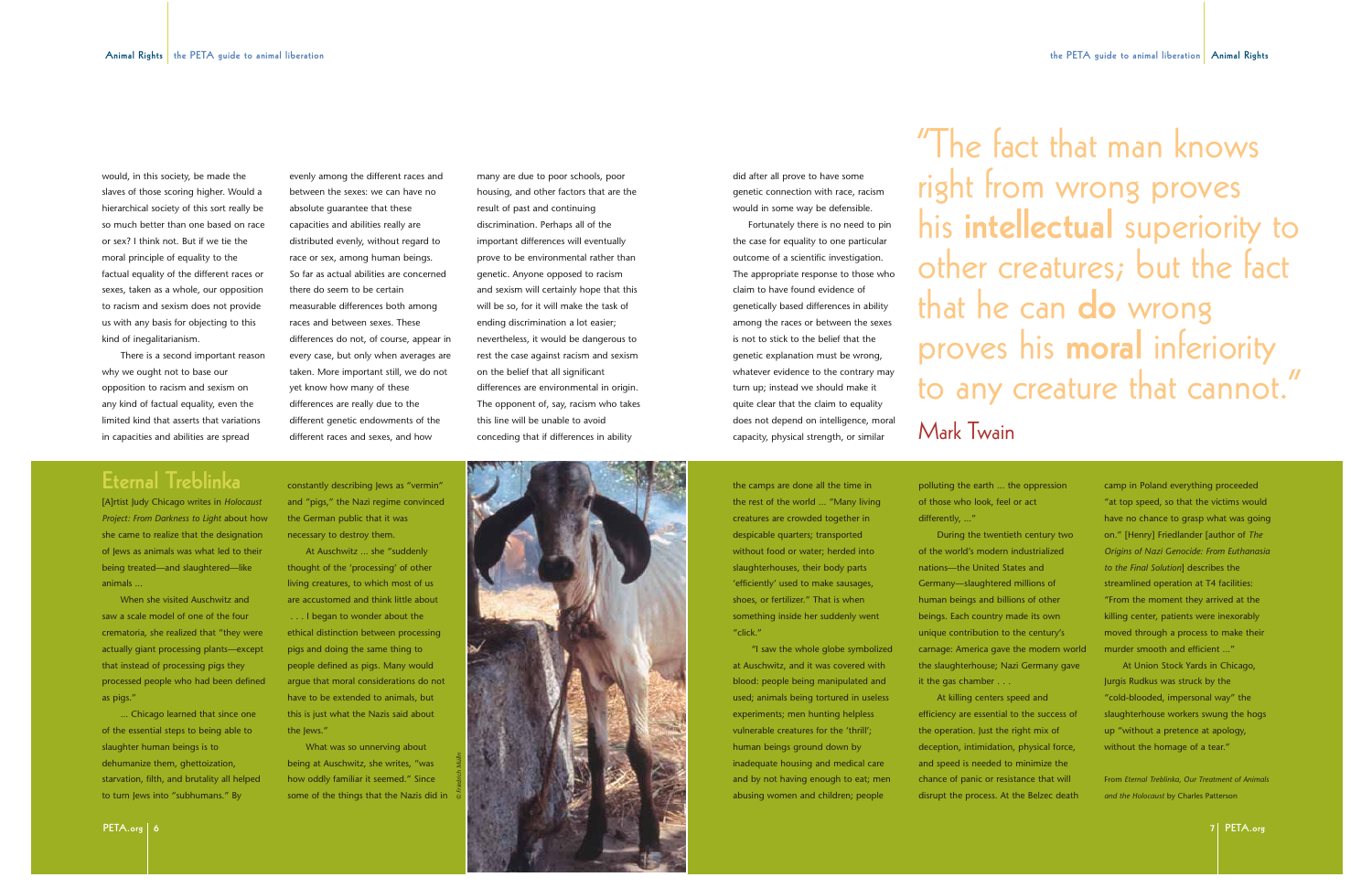matters of fact. Equality is a moral idea, not an assertion of fact. There is no logically compelling reason for assuming that a factual difference in ability between two people justifies any difference in the amount of consideration we give to their needs and interests. *The principle of the equality of human beings is not a description of an alleged actual equality among humans: it is a prescription of how we should treat human beings.*

Jeremy Bentham, the founder of the reforming utilitarian school of moral philosophy, incorporated the essential basis of moral equality into his system of ethics by means of the formula: "Each to count for one and none for more than one." In other words, the interests of every being affected by an action are to be taken into account and given the same weight as the like interests of any other being. A later utilitarian, Henry Sidgwick, put the point in this way: "The good of any one individual is of no more importance, from the point of view (if I may say so) of the Universe, than the good of any other." More recently the leading figures in contemporary moral philosophy have shown a great deal of agreement in specifying as a fundamental presupposition of their moral theories some similar requirement that works to give everyone's interests equal consideration—although these writers generally cannot agree on how this requirement is best formulated.

It is an implication of this principle

of equality that our concern for others and our readiness to consider their interests ought not to depend on what they are like or on what abilities they may possess. Precisely what this concern or consideration requires us to do may vary according to the characteristics of

ne greatness of a nation and its moral progress can be judged by the way its animals are treated." Mohandas Gandhi

those affected by what we do: concern for the well-being of children growing up in America would require that we teach them to read; concern for the well-being of pigs may require no more than that we leave them with other pigs in a place where there is adequate food and room to run freely. But the basic element—the taking into account of the interests of the being, whatever those interests may be—must, according to the principle of equality, be extended to all beings, black or white, masculine or feminine, human or nonhuman.

Thomas Jefferson, who was responsible for writing the principle of the equality of men into the American Declaration of Independence, saw this point. It led him to oppose slavery even though he was unable to free himself fully from his slaveholding background. He wrote in a letter to the author of a book that emphasized the notable intellectual achievements of Negroes in order to refute the then common view that they have limited intellectual capacities:

> Be assured that no person living wishes more sincerely than I do, to see a complete refutation of the doubts I myself have entertained and expressed on the grade of understanding allotted to them by nature, and to find that they are on a par with ourselves . . . but whatever be their degree of talent it is no measure of their rights. Because Sir Isaac Newton was superior to others in understanding,

"Whenever people say, 'We mustn't be sentimental,' you can take it they are about to do something cruel. And if they add, 'We must be realistic,' they mean they are going to make money out of it." Brigid Brophy

he was not therefore lord of the property or person of others.

Similarly, when in the 1850s the call for women's rights was raised in the United States, a remarkable black feminist named Sojourner Truth made the same point in more robust terms at a feminist convention:

They talk about this thing in the head; what do they call it? ["Intellect," whispered someone nearby.] That's it. What's that got to do with women's rights or Negroes' rights? If my cup won't hold but a pint and yours holds a quart, wouldn't you be mean not to let me have my little halfmeasure full?

It is on this basis that the case against racism and the case against sexism must both ultimately rest; and it is in accordance with this principle that the attitude that we may call "speciesism," by analogy with racism, must also be condemned. Speciesism the word is not an attractive one, but I can think of no better term—is a prejudice or attitude of bias in favor of the interests of members of one's own species and against those of members of other species. It should be obvious that the fundamental objections to racism and sexism made by Thomas Jefferson and SoJourner Truth apply equally to speciesism. If possessing a higher degree of intelligence does not entitle one human to use another for his or her own ends, how can it entitle humans to exploit nonhumans for the

same purpose?

Many philosophers and other writers have proposed the principle of equal consideration of interests, in some form or other, as a basic moral principle; but not many of them have recognized that this principle applies to members of other species as well as to our own. Jeremy Bentham was one of the few who did realize this. In a forward-looking passage written at a time when black slaves had been freed by the French but in the British dominions were still being treated in the way we now treat animals, Bentham wrote:

The day *may* come when the rest of the animal creation may acquire those rights which never could have been withholden from them but by the hand of tyranny. The

French have already discovered that the blackness of the skin is no reason why a human being should be abandoned without redress to the caprice of a tormentor. It may one day come to be recognized that the number of the legs, the villosity of the skin, or the termination of the *os sacrum* are reasons equally insufficient for abandoning a sensitive being to the same fate. What else is it that should trace the insuperable line? Is it the faculty of reason, or perhaps the faculty of discourse? But a fullgrown horse or dog is beyond comparison a more rational, as well as a more conversable animal, than an infant of a day, or a week or even a month, old. But suppose they were otherwise, what would it

**PETA.org <sup>8</sup> 9 PETA.org**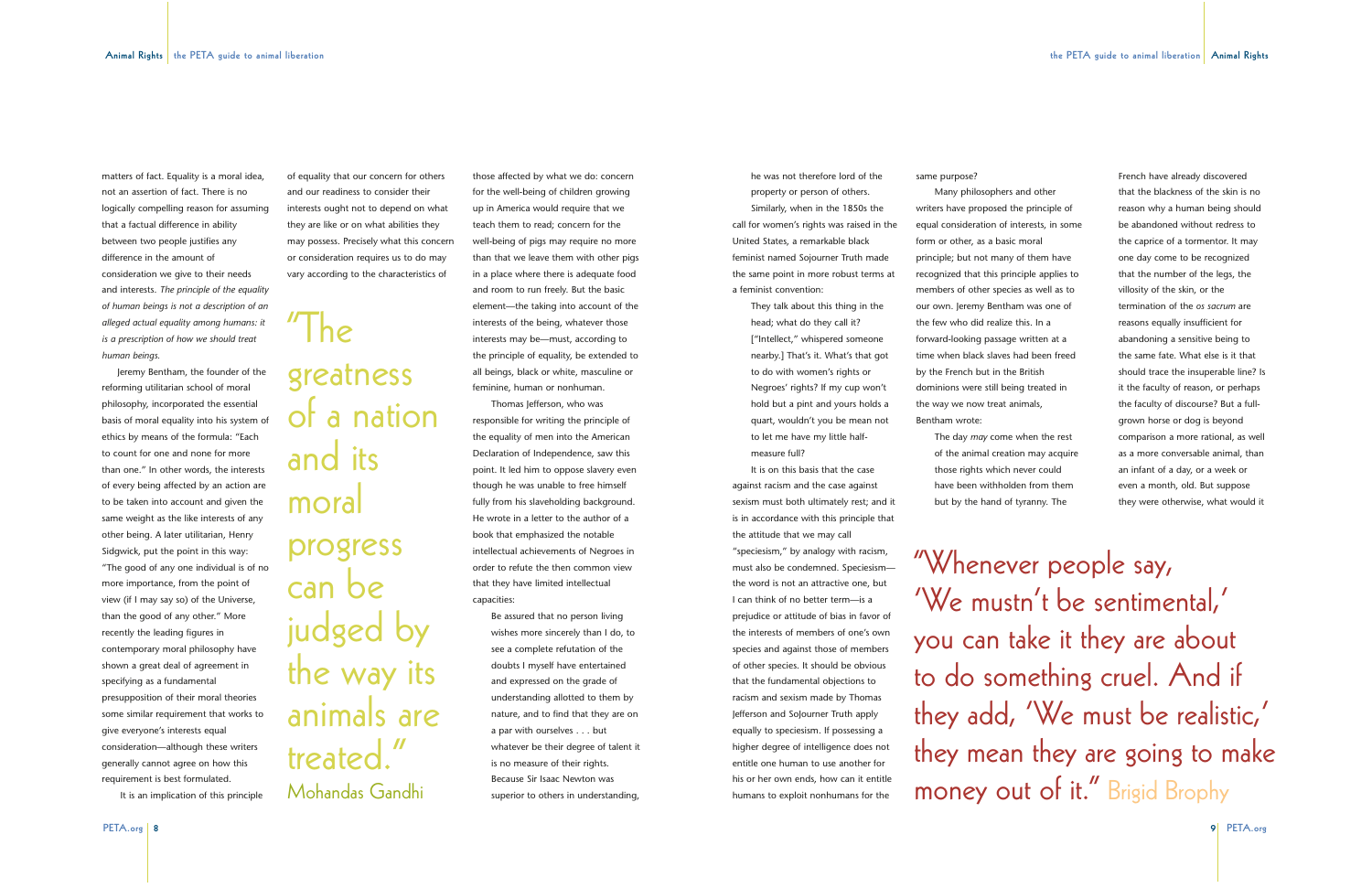avail? The question is not, Can they *reason?* nor Can they *talk?* but, Can they *suffer?*

In this passage Bentham points to the capacity for suffering as the vital characteristic that gives a being the right to equal consideration. The capacity for suffering—or more strictly, for suffering and/or enjoyment or happiness—is not just another characteristic like the capacity for language or higher mathematics. Bentham is not saying that those who try to mark "the insuperable line" that determines whether the interests of a being should be considered happen to have chosen the wrong characteristic. By saying that we must consider the interests of all beings with the capacity for suffering or enjoyment Bentham does not arbitrarily exclude from

suffer. Nothing that we can do to it could possibly make any difference to its welfare. The capacity for suffering and enjoyment is, however, not only necessary, but also sufficient for us to say that a being has interests—at an absolute minimum, an interest in not suffering. A mouse, for example, does have an interest in not being kicked along the road, because [he or she] will suffer if [he or she] is . . .

consideration any interests at all—as those who draw the line with reference to the possession of reason or language do. The capacity for suffering and enjoyment is *a prerequisite for having interests at all*, a condition that must be

satisfied before we can speak of interests in a meaningful way. It would be nonsense to say that it was not in the interests of a stone to be kicked along the road by a schoolboy. A stone does not have interests because it cannot

In misguided attempts to refute the arguments of this book, some philosophers have gone to much trouble developing arguments to show that animals do not have rights. They have claimed that to have rights a being must be autonomous, or must be a member of a community, or must have the ability to respect the rights of others, or must possess a sense of

justice. These claims are irrelevant to the case for Animal Liberation. ...

If a being suffers there can be no moral justification for refusing to take that suffering into consideration. No matter what the nature of the being, the principle of equality requires that [his or her] suffering be counted equally with the like suffering—insofar as rough comparisons can be made—of any other being. If a being is not capable of suffering, or of experiencing enjoyment or happiness, there is nothing to be taken into account. So the limit of sentience (using the term as a convenient if not strictly accurate shorthand for the capacity to suffer and/or experience enjoyment) is the only defensible boundary of concern for the interests of others. To mark this boundary by some other characteristic

like intelligence or rationality would be to mark it in an arbitrary manner. Why not choose some other characteristic, like skin color?

Racists violate the principle of equality by giving greater weight to the interests of members of their own race when there is a clash between their interests and the interests of those of another race. Sexists violate the principle of equality by favoring the interests of their own sex. Similarly, speciesists allow the interests of their own species to override the greater interests of members of other species. The pattern is identical in each case.

Most human beings are speciesists ... ordinary human beings—not a few

### **What about the children?**

[In 1873,] responding to reports from neighbors, [Etta Angell] Wheeler talked her way past a hostile stepmother into a New York tenement, to discover [Mary Ellen who was,] as she recalls in 1913, "a pale, thin child, barefooted, in a thin, she wore but one garment besides. It was December and the weather was bitterly cold. She was a tiny mite the size of five, though ... she was then nine.

"Across the table lay a brutal whip of

twisted leather strands and the child's meager arms and legs bore many marks of its use. But the saddest part of her of suppression and misery, the face of a child unloved, of a child who has seen only the fearsome side of life."

There were then no laws enforced in New York or indeed in the United States against cruelty to children. The child protection laws, such as they were, provided mainly for the care of children once they were already in custody of courts or charitable organizations. ... The Children's Aid Society, founded in

1853 to help street orphans, promised to help, as did eight similar groups—but only if Wheeler could bring the girl to them. They had no authority to perform a rescue.

In desperation, Wheeler took her story to Henry Bergh ... who had begun the American SPCA—America's first humane society—in 1866. ... Within 24 hours, Bergh had a detective at the tenement; within 48 hours, former ASPCA attorney Elbridge Gerry made unusual use of a writ of *habeas corpus* to bring Mary Ellen before Judge Lawrence of the New York State Supreme Court.

"She was brought into court sobbing bitterly and quite wild with fright," Wheeler recounted. "She was wrapped in a carriage blanket and was without other clothing than the two ragged garments I had seen her in months before. Her body was bruised, her face disfigured, and the woman (her stepmother) as if to make testimony sure against herself, had the day before struck the child with a pair of shears, cutting a gash through the left eyebrow and down the cheek, fortunately escaping the eye."

Testified Bergh, "The child is an animal. If there is no justice for it as a human being, it shall at least have the rights of the dog in the street. It shall not be abused!"

Judge Lawrence agreed, invoking the animal protection statutes Bergh had recently obtained from the New York state legislature to deliver Mary Ellen into Wheeler's custody, and to sentence the stepmother to one year in jail, the The Mary Ellen case has been described by humane movement historians as the one "which started

the child-saving crusade throughout the world."



From "Who Helps the Helpless Child?" by Merritt Clifton, *The Animals' Agenda,* December 1991

"Non-violence leads to the highest ethics, which is the goal of all evolution. Until we stop harming all other living beings, we are still savages." Thomas A. Edison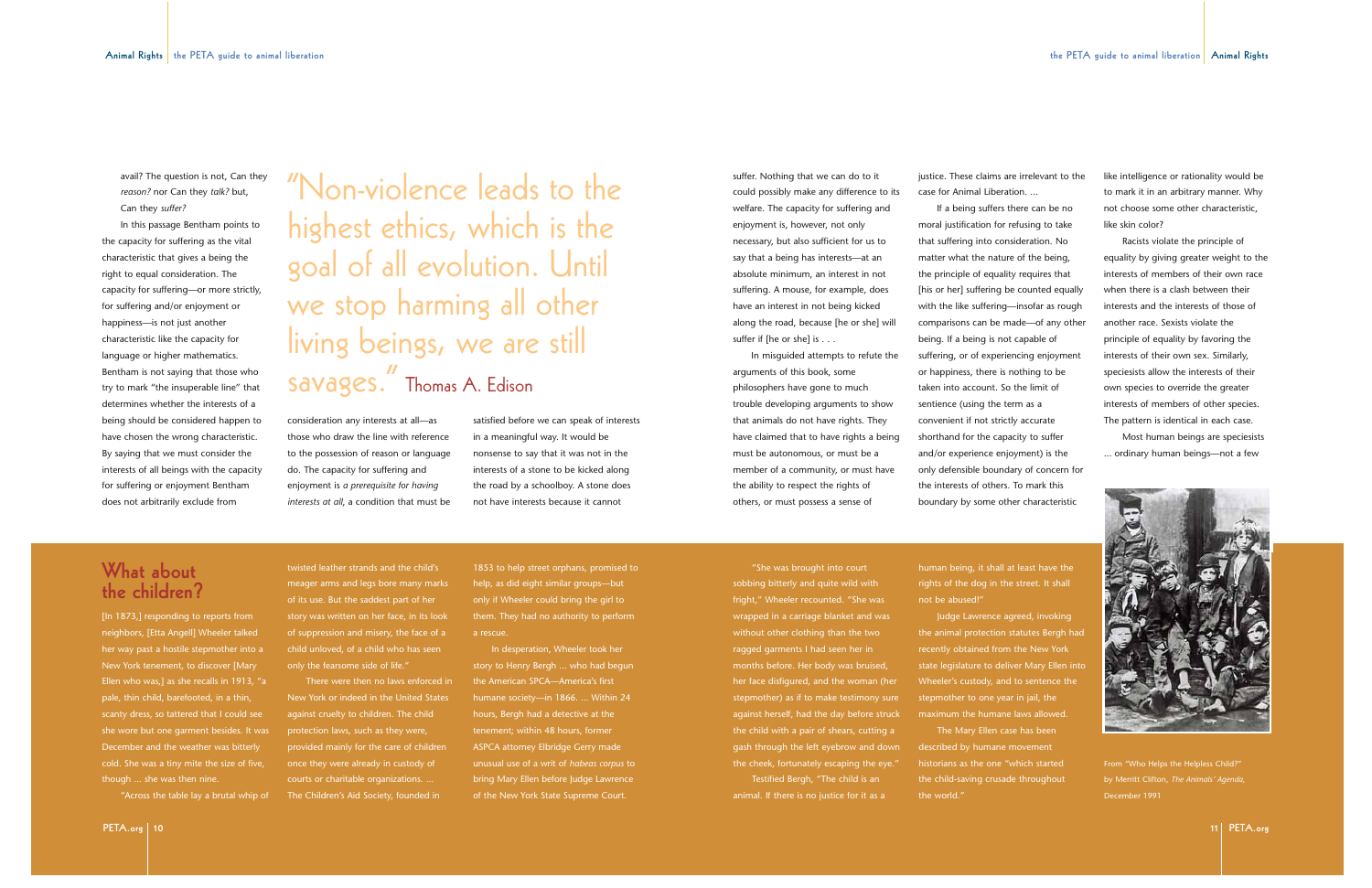### **They eat dogs, don't they?**

Not too long ago, our attention was drawn to horrifying pictures of dogs crated or trussed for slaughter in the markets of the Philippines. The looks on the faces of the animals were chilling, as they struggled for space In crowded crates, labored to breathe through the tin cans over their muzzles, or stared up at the man with the sledgehammer or knife.

One of the periodicals that ran the story told PETA that more than 150,000 protest letters were received on the issue. Letters also poured into the Philippines from all over the world, from people pained and outraged to have seen dogs bound, prodded, and beaten,

hit with wooden mallets and having their throats slit by grinning men and boys.

In reading the official Philippine government response to Western criticisms, I was struck by the control exercised by the Filipinos in omitting the most obvious rebuttal: that in the U.S., we tolerate the same sorts of abuses to equally frightened and vulnerable animals—lambs, chickens, pigs, and



cows—whose faces register horror as clearly as do those of the Philippine dogs.

Surely it is not only the fact that dogs are involved that upsets us. It is our understanding of the intensity of their experience. And it is the pain, suffering, fear, terror, panic, and loss of life that chill us.

Dogs and cows alike tremble, cry, and cringe from the approaching knife watching wide-eyed, their hearts racing. For those of us who feel helpless, so removed from being able to do something about the Philippine dogslaughter, there is something we can do right here at home. And it may be the most effective thing we can do for animals in our lifetimes: Go vegetarian. **Ingrid E. Newkirk**

# about<br>animal skins

exceptionally cruel or heartless humans, but the overwhelming majority of humans—take an active part in, acquiesce in, and allow their taxes to pay for practices that require the sacrifice of the most important interests of members of other species in order to promote the most trivial interests of our own species.

There is, however, one general defense of the practices to ... be disposed of .... It is a defense which, if true, would allow us to do anything at all to non- humans for the slightest reason, or for no reason at all, without incurring any justifiable reproach. This

defense claims that we are never guilty of neglecting the interests of other animals for one breathtakingly simply reason: they have no interests. Nonhuman animals have no interests, according to this view, because they are not capable of suffering. By this is not meant merely that they are not capable of suffering in all the ways that human beings are—for instance, that a calf is not capable of suffering from the knowledge that he will be killed in six months' time. That modest claim is, no doubt, true; but it does not clear humans of the charge of speciesism, since it allows that animals may suffer

in other ways—for instance, by being given electric shocks, or being kept in small, cramped cages. The defense I am about to discuss is the much more sweeping, although correspondingly less plausible, claim that animals are incapable of suffering in any way at all; that they are, in fact, unconscious automata, possessing neither thoughts nor feelings nor a mental life of any kind.

Although ... the view that animals are automata was proposed by the seventeenth-century French philosopher René Descartes, to most people, then and now, it is obvious that

- Eighty-five percent of the fur industry's skins come from animals on fur factory farms where minks are commonly kept in cages 10 inches high by 18 inches long by 12 inches wide.
- Animals can languish in traps for days. Many trapped animals escape by chewing off their own feet, only to die later from blood loss, fever, infection, or predation.

• Trappers usually strangle, beat, or stomp trapped animals to death. Animals on fur factory farms may be gassed, anally electrocuted, or poisoned with strychnine or they may have their necks broken or be skinned alive.

• It takes more than three times as much energy to make a coat from trapped animals' pelts and more than 66 times as much from fur factory farm-raised animals' pelts as it does to make a fake

fur coat.



 In many Asian countries, dogs and cats are killed for their skins, but the

exported fur and leather products are rarely labeled to show this.

- The meat industry could not survive economically without the sale of animal hides.
- • Australian sheep are mutilated during a process called "mulesing," in which farmers use garden shears to cut chunks of flesh from the animals' backsides without any painkillers. Millions are shipped thousands of miles under agonizing conditions to the Middle East, where they are slaughtered while fully conscious.

#### For more information and video documentation, please visit **ShedYourSkin.com**.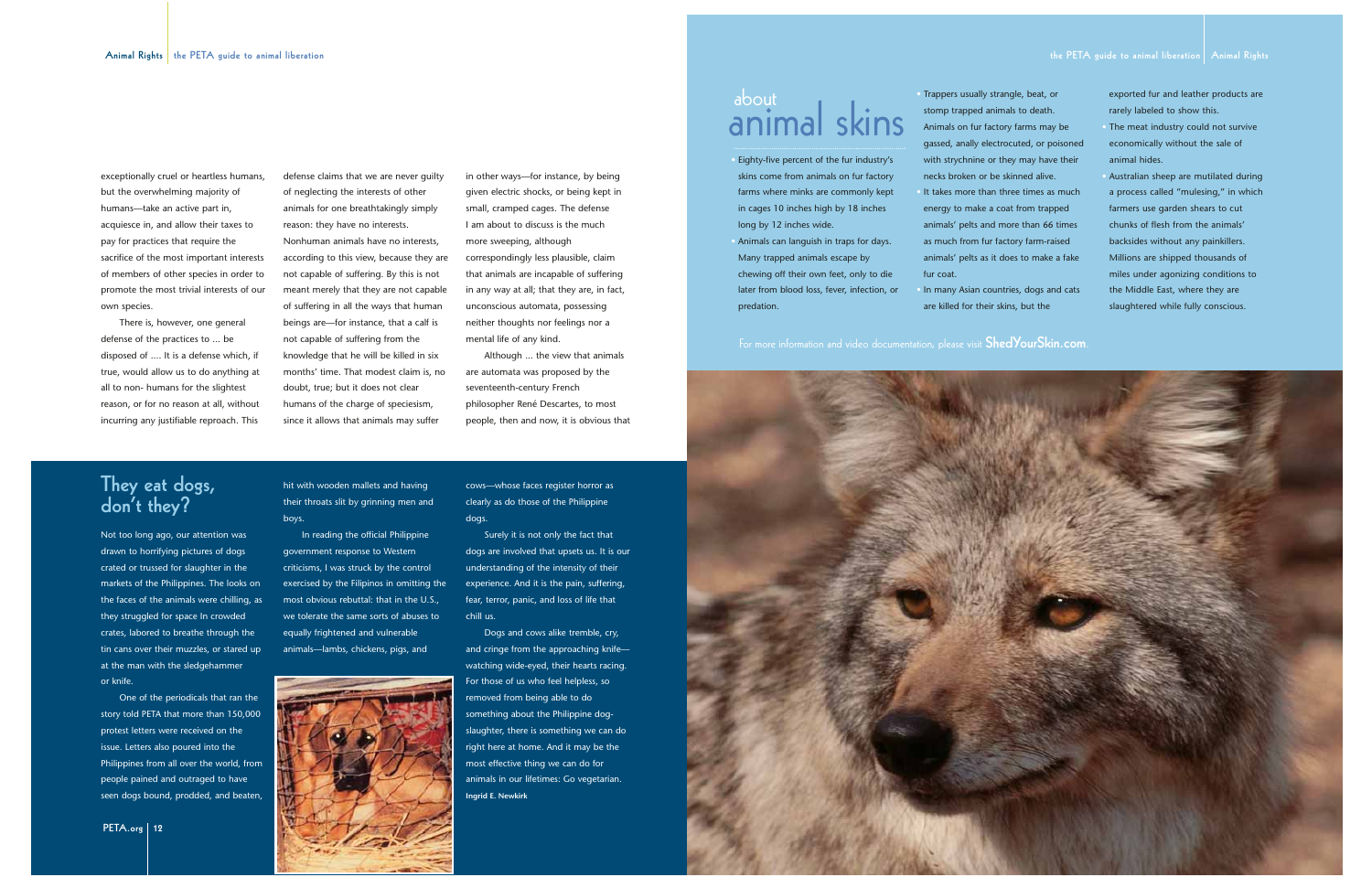if, for example, we stick a sharp knife into the stomach of an unanesthetized dog, the dog will feel pain. That this is so is assumed by the laws in most civilized countries that prohibit wanton cruelty to animals. ...

Do animals other than humans feel pain? How do we know? Well, how do we know if anyone, human or nonhuman, feels pain? We know that we ourselves can feel pain. We know this from the direct experience of pain that we have when, for instance, somebody presses a lighted cigarette against the back of our hand. But how do we know that anyone else feels pain? We cannot directly experience anyone else's pain, whether that "anyone" is our best friend or a stray dog. Pain is a state of consciousness, a "mental event," and as such it can never be observed. Behavior like writhing, screaming, or drawing one's hand away from the lighted cigarette is not pain itself; nor are the recordings a neurologist might make of activity within the brain observations of pain itself. Pain is something that we feel, and we can only infer that others are feeling it from various external indications.

In theory, we *could* always be mistaken when we assume that other human beings feel pain. It is conceivable that one of our close friends is really a very cleverly constructed robot, controlled by a brilliant scientist so as to give all the signs of feeling pain, but really no more sensitive than any other machine. We can never know, with

absolute certainty, that this is not the case. But while this might present a puzzle for philosophers, none of us has the slightest real doubt that our best friends feel pain just as we do. This is an inference, but a perfectly reasonable one, based on observations of their behavior in situations in which we would feel pain, and on the fact that we have every reason to assume that our friends are beings like us, with nervous systems like ours that can be assumed to function as ours do and to produce similar feelings in similar circumstances.

If it is justifiable to assume that other human beings feel pain as we do, is there any reason why a similar inference should be unjustifiable in the case of other animals?

Nearly all the external signs that lead us to infer pain in other humans can be seen in other species, especially the species most closely related to us the species of mammals and birds. The behavioral signs include writhing, facial contortions, moaning, yelping or other forms of calling, attempts to avoid the source of pain, appearance of fear at the prospect of its repetition, and so on. In addition, we know that these animals have nervous systems very like ours, which respond physiologically as ours do when the animal is in circumstances in which we would feel pain: an initial rise of blood pressure, dilated pupils, perspiration, an increased pulse rate, and, if the stimulus continues, a fall in blood pressure. Although human beings have a more developed cerebral cortex

• Millions of animals, averaging 36 per minute, are killed annually in U.S. laboratories in everything from burn and starvation experiments to weaponry testing and space research. Millions more rats, mice, guinea pigs, dogs, rabbits, and other animals are killed in product tests.

• In some states, pounds surrender dogs and cats to laboratories. "Bunchers" pick up strays, purchase litters, and/or trap and steal animals to sell for experiments. • Outdated laws require that all drugs be tested on animals. Even so, more than half of all prescription drugs approved by the FDA in a nine-year period had to be relabeled or withdrawn from the

market because of serious side effects. Cosmetics and household products are not required to be tested on animals.

- Sophisticated research methods, such as computer models, cell cultures, and human clinical and epidemiological studies are more humane, more accurate, less expensive, and less time-consuming than animal experiments.
- More than 500 cosmetics and household product companies have announced permanent bans on animal testing. Many companies have never performed tests on animals.



"There will come a time when the world will look back to modern vivisection in the name of Science, as they do now to burning at the stake in the name of religion." Prof. Henry J. Bigelow, M.D.

# experimentation about

For more information and video documentation, please visit **StopAnimalTests.com**. **<sup>15</sup> PETA.org**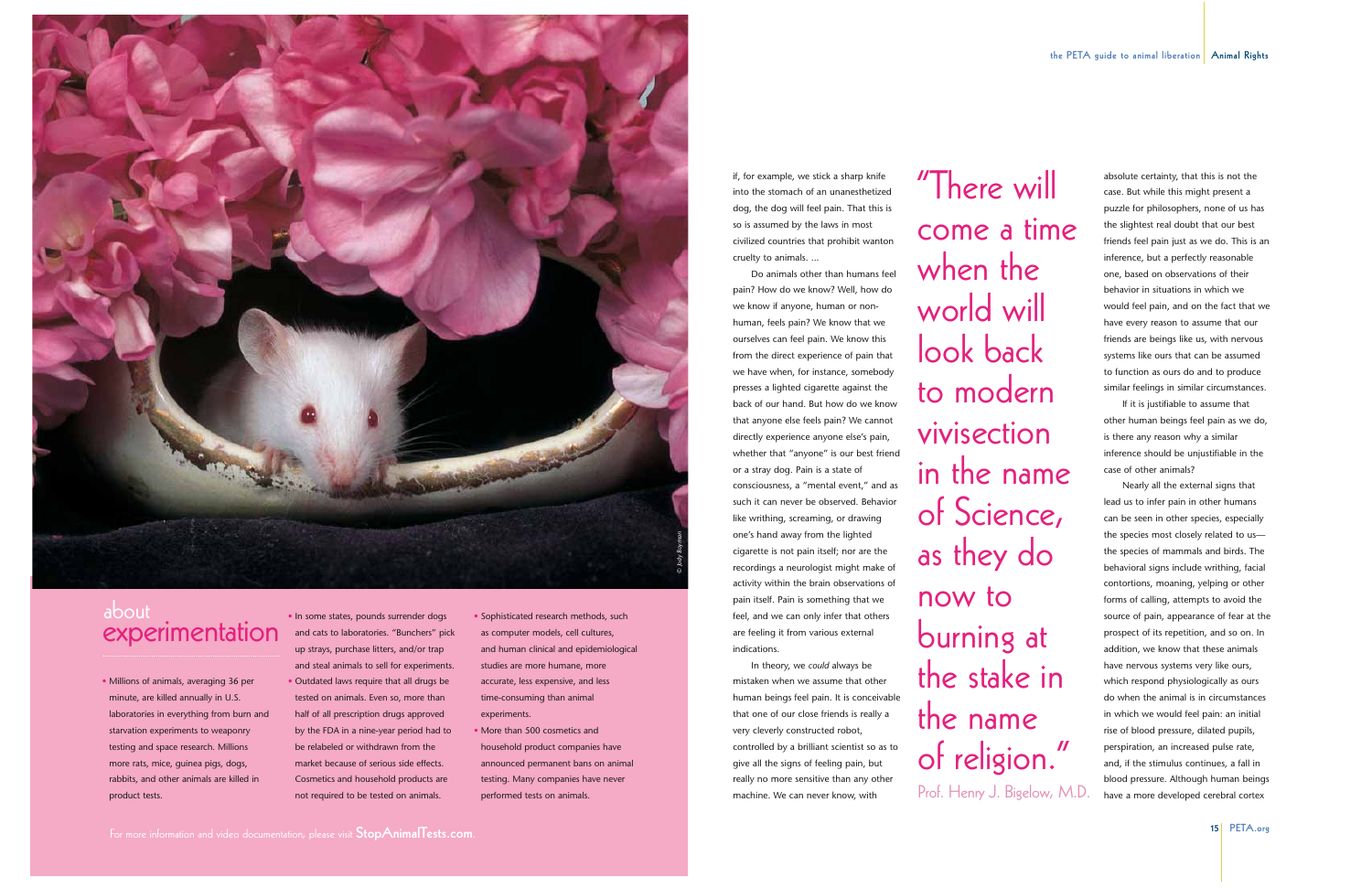than other animals, this part of the brain is concerned with thinking functions rather than with basic impulses, emotions, and feelings. These impulses, emotions, and feelings are located in the diencephalon, which is well developed in many other species of animals, especially mammals and birds. We also know that the nervous

systems of other animals were not

artificially constructed—as a robot might be artificially constructed—to mimic the pain behavior of humans. The nervous systems of animals evolved as our own did, and in fact the evolutionary history of human beings and other animals, especially mammals, did not diverge until the central features of our nervous systems were already in existence. A capacity to feel pain obviously enhances a species' prospects of survival, since it causes members of the species to avoid sources of injury. It is surely unreasonable to suppose that nervous systems that are virtually identical physiologically, have a common origin and a common evolutionary function, and result in similar forms of behavior in similar circumstances should actually operate in an entirely different manner

- During a single hunting season, hunters and trappers may kill as many as 134 million animals.
- Bowhunting is one of the cruelest forms of hunting because primitive archery equipment wounds more animals than it kills.
- Studies indicate that bowhunting yields more than a 58 percent wounding rate. For every animal dragged from the woods by a bow hunter, at least one animal is left wounded to suffer.
- duck stamps going to "conservation" are dwarfed by general tax revenues that subsidize programs that allow hunters on public lands. • Most hunters do their killing of

•



- Revenues from hunting licenses and
	-

animals on public lands supported by taxpayers.

- In the last two centuries, hunters have helped wipe out dozens of species. Others have been brought to the brink of extinction by hunters.
- Hunters often kill the natural predators of animals they later claim have become too populous.
- In 1999, 92 people were shot and killed and 972 injured in hunting accidents in the U.S.

"Pain is pain, whether it be inflicted on man or on beast; and the creature [who] suffers it, whether man or beast, being sensible to the misery of it whilst it lasts, suffers evil ..." Humphrey Primatt, D.D.

### **Vegetarianism and nonviolence**

I became a vegetarian in 1965. I had been a participant in all of the "major" and most of the "minor" civil rights demonstrations of the early sixties, including the March on Washington and the Selma to Montgomery March. Under the leadership of Dr. King, I became totally committed to nonviolence, and I was convinced that nonviolence meant opposition

#### to killing in any form. I felt the commandment, "Thou shalt not kill" applied to human beings not only in their dealings with each other—war, lynching, assassination, murder, and the like—but in their practice of killing animals for food or sport. Animals and humans suffer and die alike. Violence causes the same pain, the same spilling of blood, the same stench of death, the same arrogant, cruel and brutal taking of life.

From Dick Gregory's *Natural Diet for Folks*

# hunting



#### **the PETA guide to animal liberation Animal Rights**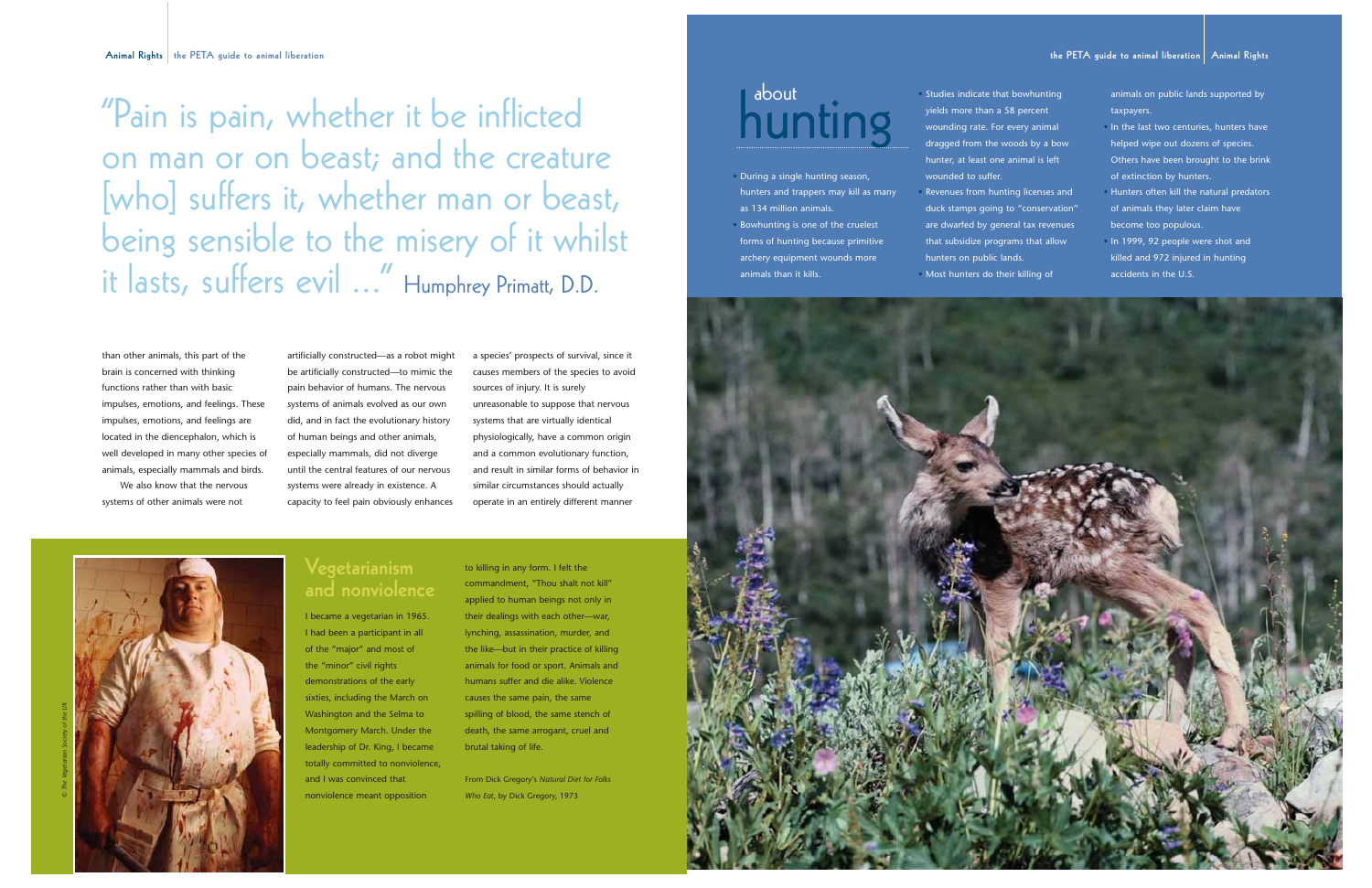on the level of subjective feelings . . . The overwhelming majority of scientists who have addressed themselves to this question agree. Lord Brain, one of the most eminent neurologists of our time, has said:

I personally can see no reason for conceding mind to my fellow men and denying it to animals ... I at least cannot doubt that the interests and activities of animals are correlated with awareness and feeling in the same way as my own, and which may be, for aught I know, just as vivid.

The author of a book on pain writes: Every particle of factual evidence supports the contention that the higher mammalian vertebrates experience pain sensations at least as acute as our own. To say that they feel less because they are lower animals is an absurdity; it can easily be shown that many of their senses are far more acute than ours—visual acuity in certain birds, hearing in most wild animals, and touch in others; these animals depend more than we do today on the sharpest possible awareness of a hostile environment. Apart from the complexity of the cerebral cortex (which does not directly perceive pain) their nervous systems are almost identical to ours and their reactions to pain remarkably similar, though lacking (so far as we know) the philosophical and moral overtones. The emotional

element is all too evident, mainly in the form of fear and anger. In Britain, three separate expert government committees on matters relating to animals have accepted the conclusion that animals feel pain. After noting the obvious behavioral evidence for this view, the members of the Committee on Cruelty to Wild Animals, set up in 1951, said:

> [W]e believe that the physiological, and more particularly the anatomical, evidence fully justifies and reinforces the commonsense belief that animals feel pain.

And after discussing the evolutionary value of pain the committee's report concluded that pain is "of clear-cut biological usefulness" and this is "a third type of evidence that animals feel pain." The committee members then went on to consider forms of suffering other than mere physical pain and added that they were "satisfied that animals do suffer from acute fear and terror." Subsequent reports by British government committees on experiments on animals and on the welfare of animals under intensive farming methods agreed with this view, concluding that animals are capable of suffering both from straightforward physical injuries and from fear, anxiety, stress, and so on. Finally, within the last decade, the publication of scientific studies with titles such as *Animal Thought, Animal Thinking*, and *Animal Suffering: The Science of Animal Welfare* have made it plain that conscious awareness in

# circuses

"[A]s long as human beings will go on shedding the blood of animals, there will never be any peace. There is only one little step from killing animals to creating gas chambers a la Hitler and concentration camps a la Stalin ... all such deeds are done in the name of 'social justice.'"

Isaac Bashevis Singer

• Animals do not voluntarily ride bicycles, stand on their heads, or jump through rings of fire. They don't perform these and other difficult tricks because they

want to; they perform because they're afraid not to. It is standard practice to beat, shock, and whip them to make

them perform.



• Trainers routinely punish elephants with sharp bullhooks by digging the metal • Animals in circuses are hauled around

hook into their sensitive flesh.

the country in poorly ventilated trailers and boxcars for up to 50 weeks a year in all kinds of extreme weather conditions. • Elephants spend up to 96 percent of their time in chains while big cats, bears, and primates are forced to eat, drink, sleep, defecate, and urinate in the same cramped cages.

For more information and video documentation, please visit **Circuses.com**.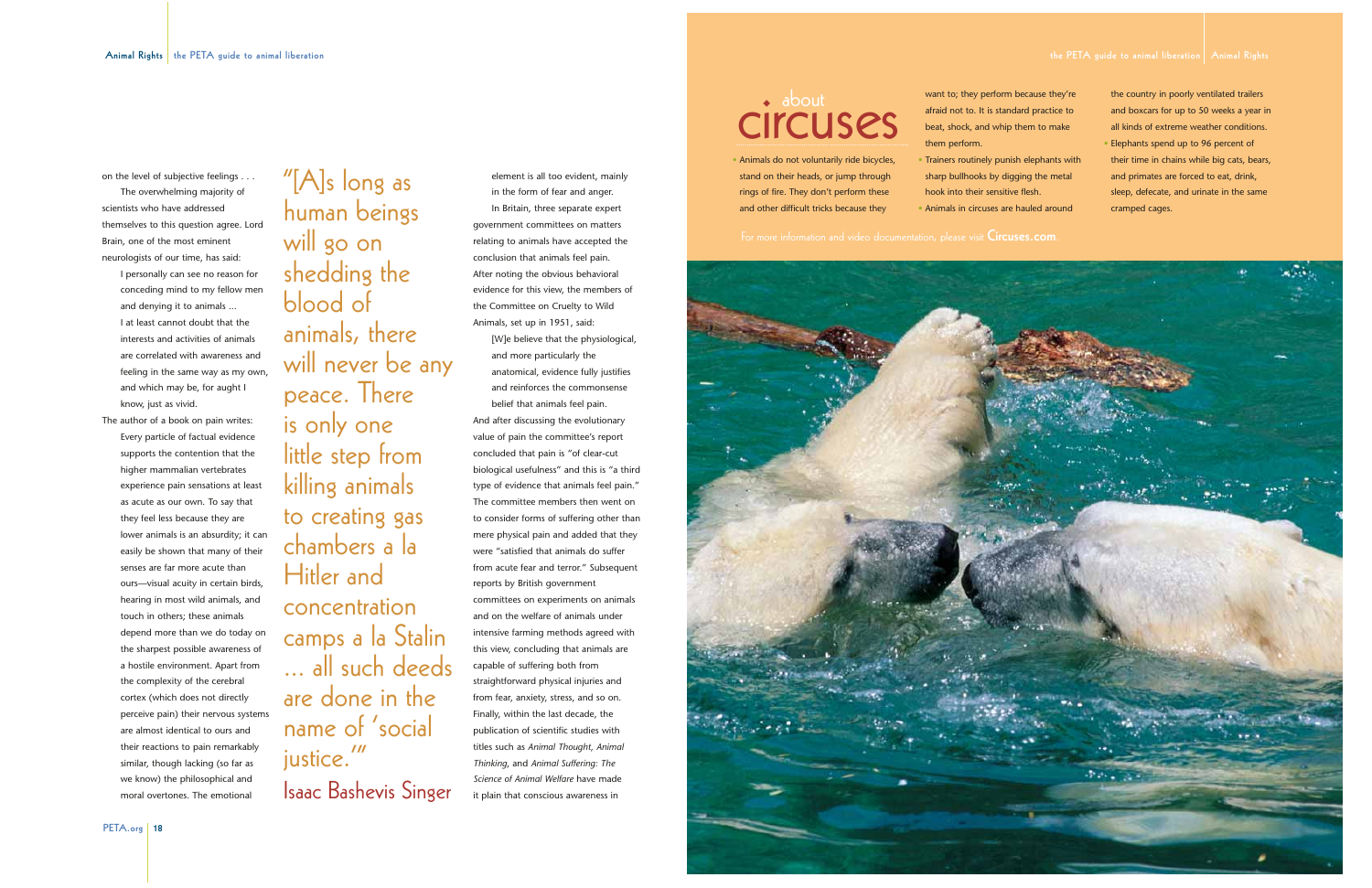This link may be attempted in two ways. First, there is a hazy line of philosophical thought ... which maintains that we cannot meaningfully attribute states of consciousness to beings without language. This position seems to be very implausible. Language may be necessary for abstract thought, at some level anyway; but states like pain are more primitive, and have nothing to do with language.

The second and more easily understood way of linking language and the existence of pain is to say that the best evidence that we can have that other creatures are in pain is that they tell us that they are. This is a distinct line of argument, for it is denying not that non- language-users conceivably *could* suffer, but only that we could ever

have sufficient reason to *believe* that they are suffering. Still, this line of argument fails too. As Jane Goodall has pointed out in her study of chimpanzees, *In the Shadow of Man*, when it comes to the expression of feelings and emotions language is less important than nonlinguistic modes of communication such as a cheering pat on the back, an exuberant embrace, a clasp of the hands, and so on. The basic signals we use to convey pain, fear, anger, love, joy, surprise, sexual arousal, and many other emotional states are not specific to our own species. The statement "I am in pain" may be one piece of evidence for the conclusion that the speaker is in pain, but it is not the only possible evidence, and since people sometimes tell lies, not even the

best possible evidence.

Even if there were stronger grounds for refusing to attribute pain to those who do not have a language, the consequences of this refusal might lead us to reject the conclusion. Human infants and young children are unable to use language. Are we to deny that a year-old child can suffer? If not, language cannot be crucial. Of course, most parents understand the responses of their children better than they understand the responses of other animals; but this is just a fact about the relatively greater knowledge that we have of our own species and the greater contact we have with infants as compared to animals. Those who have studied the behavior of other animals and those who have animals as

non- human animals is now generally accepted as a serious subject for investigation.

That might well be thought enough to settle the matter; but one more objection needs to be considered. Human beings in pain, after all, have one behavioral sign that nonhuman animals do not have: a developed language. Other animals may communicate with each other, but not, it seems, in the complicated way we do. Some philosophers, including Descartes, have thought it important that while humans can tell each other about their experience of pain in great detail, other animals cannot. (Interestingly, this once neat dividing line between humans and other species has now been

threatened by the discovery that chimpanzees can be taught a language.) But as Bentham pointed out long ago, the ability to use language is not relevant to the question of how a

being ought to be treated—unless that ability can be linked to the capacity to suffer, so that the absence of a language casts doubt on the existence of this capacity.

"Why do we make one reform topic a hobby and forget all others? Mercy, Prohibition, Vegetarianism, Woman's Suffrage and Peace would make Old Earth a paradise, and yet the majority advocate but one, if any, of these." Flora T. Neff



## **What made Emily special?**

"Emily is no ordinary cow," reported the local papers. No, ordinary cows don't have names. Communities don't band together to save them. So, what made Emily special?

Emily grew up on a dairy farm. Despite repeated attempts, she never became pregnant, and there is no room for a barren cow on the milk production line.

One cold morning, Emily was loaded onto a truck and sent to Arena slaughterhouse. The smell of blood filled the air, and her sensitive nose surely recognized that nearby, her sisters were dying. Thinking only of escape, she hurled her 1,400-pound frame over a 5-foot fence and fled.

For weeks, slaughterhouse workers tried to capture Emily, but somehow, she concealed herself in the woods. Kind people formed an "underground railroad," leaving out hay and refusing to report sightings to officials. When Meg and Lewis Randa heard about Emily, they contacted the slaughterhouse owner, who agreed to sell her for \$1.

The Randas, assisted by an army of local supporters, set out to rescue the

frightened cow. For days, Emily eluded her rescuers. Then, on Christmas Eve, she decided to trust again and walked into the Randas' borrowed trailer. The next day, a vegan Christmas dinner was served in the barn for all the guests, including Emily.

The Randas have come to know Emily—they have learned that she has a fondness for bread, likes to have her head scratched, and loves to give kisses with her big cow tongue. People visit her and bring her gifts, some leaving notes pinned to the barn. One read simply, "I used to eat cows. I'm sorry. No more."

**<sup>21</sup> PETA.org**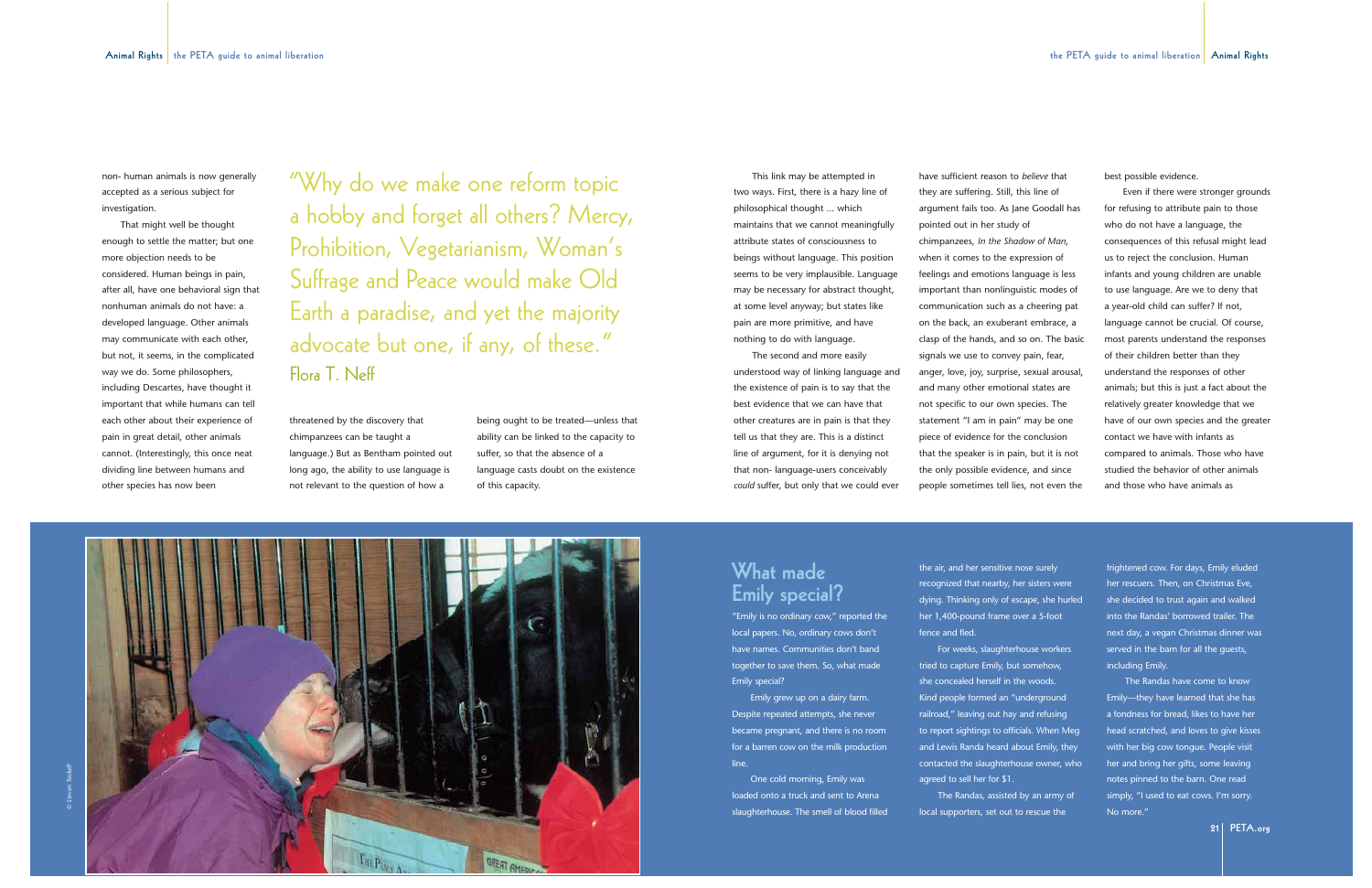**<sup>23</sup> PETA.org**

companions soon learn to understand their responses as well as we understand those of an infant, and sometimes better.

So to conclude: there are no good reasons, scientific or philosophical, for denying that animals feel pain. If we do not doubt that other humans feel pain we should not doubt that other animals do so too.

Animals can feel pain. As we saw earlier, there can be no moral justification for regarding the pain (or pleasure) that animals feel as less important than the same amount of pain (or pleasure) felt by humans. But what practical consequences follow from this conclusion? To prevent misunderstanding I shall spell out what I mean a little more fully.

If I give a horse a hard slap across the rump with my open hand, the horse may start, but [he or she] presumably feels little pain. [A horse's] skin is thick enough to protect against a mere slap. If I slap a baby in the same way, however, the baby will cry and presumably does feel pain, for [a baby's] skin is more sensitive. So it is worse to slap a baby than a horse, if both slaps are administered with equal force. But there must be some kind of blow—I don't know exactly what it would be, but perhaps a blow with a heavy stick—that would cause the horse as much pain as we cause a baby by slapping [him or her] with our hand. That is what I mean by "the same amount of pain," and if we consider it wrong to inflict that much pain on a baby for no good reason then we must, unless we are

speciesists, consider it equally wrong to inflict the same amount of pain on a horse for no good reason . . . There are many matters in which the superior mental powers of normal adult humans make a difference: anticipation, more detailed memory, greater knowledge of what is happening, and so on. Yet these differences do not all point to greater suffering on the part of the normal

human being. Sometimes animals may

suffer more because of their more limited understanding. If, for instance, we are taking prisoners in wartime we can explain to them that although they must submit to capture, search, and confinement, they will not otherwise be harmed and will be set free at the conclusion of hostilities. If we capture wild animals, however, we cannot explain that we are not threatening their lives. A wild animal cannot distinguish an attempt to overpower and confine from an attempt to kill; the one causes as much terror as the other.

It may be objected that comparisons of the sufferings of different species are impossible to make and that for this reason when the interests of animals and humans clash the principle of equality gives no guidance. It is probably true that comparisons of suffering between members of different species cannot be made precisely, but precision is not essential. Even if we were to prevent the infliction of suffering on animals only when it is quite certain that the interests of humans will not be affected to anything like the extent that animals are affected, we would be forced to make radical changes in our treatment of animals that would involve our diet, the farming methods we use, experimental procedures in many fields of science, our approach to wildlife and to hunting, trapping and the wearing of furs, and areas of entertainment like circuses, rodeos, and zoos. As a result, a vast amount of suffering would be avoided.



There were many apple trees in our yard, and one by the fence that Blue could almost reach. We were soon in the habit of feeding him apples, which he relished. ... Sometimes he would stand very still just by the apple tree, and when one of us came out he would whinny, snort loudly, or stamp the ground. This meant, of course: I want an apple . . .

Blue was lonely. Blue was horribly lonely and bored. I was not shocked that this should be the case; five acres to tramp by yourself ... cannot provide many interesting events ... No, I was shocked that I had forgotten that human animals and nonhuman animals can communicate quite well ...

But then, in our second year at the house, something happened in Blue's life. One morning, looking out the window at the fog that lay like a ribbon over the meadow, I saw another horse, a brown one, at the other end of Blue's field. Blue appeared to be afraid of it, and for several days made no attempt to go near. We went away for a week. When we returned, Blue had decided to make friends and the two horses ambled or galloped along together, and Blue did not come nearly as often to the fence underneath the apple tree . . .

It did not, however, last forever. One day, after a visit to the city, I went



out to give Blue some apples. He stood waiting, or so I thought, though not beneath the tree. When I shook the tree and jumped back from the shower of apples, he made no move. I carried some over to him. He managed to halfcrunch one. The rest he let fall to the ground. I dreaded looking into his eyes—because I had of course noticed that Brown, his partner, had gone but I did look. If I had been born into slavery, and my partner had been sold or killed, my eyes would have looked like that. The children next door explained that Blue's partner had been "put with him," . . . so that they could mate and she conceive. Since that was accomplished, she had been taken back by her owner, who lived somewhere else.

> Will she be back? I asked. They didn't know. Blue was like a crazed person. Blue

*was*, to me, a crazed person. He galloped furiously, as if he were being ridden, around and around his five beautiful acres. He whinnied until he couldn't. He tore at the ground with his hooves. He butted himself against his single shade tree. He looked always and always toward the road down which his partner had gone. And then, occasionally, when he came up for apples, or I took apples to him, he looked at me. It was a look so piercing, so full of grief, a look so *human*, I almost laughed (I felt too sad to cry) to think there are people who do not know that animals suffer.

Excerpt from "Am I Blue?" in *Living by the Word: Selected Writing 1973-1987*

Copyright © 1986 by Alice Walker, reprinted by permission of Harcourt Brace Jovanovich, Inc.

"There will be no justice as long as man will stand with a knife or with a gun and destroy those who are weaker than he is." Isaac Bashevis Singer